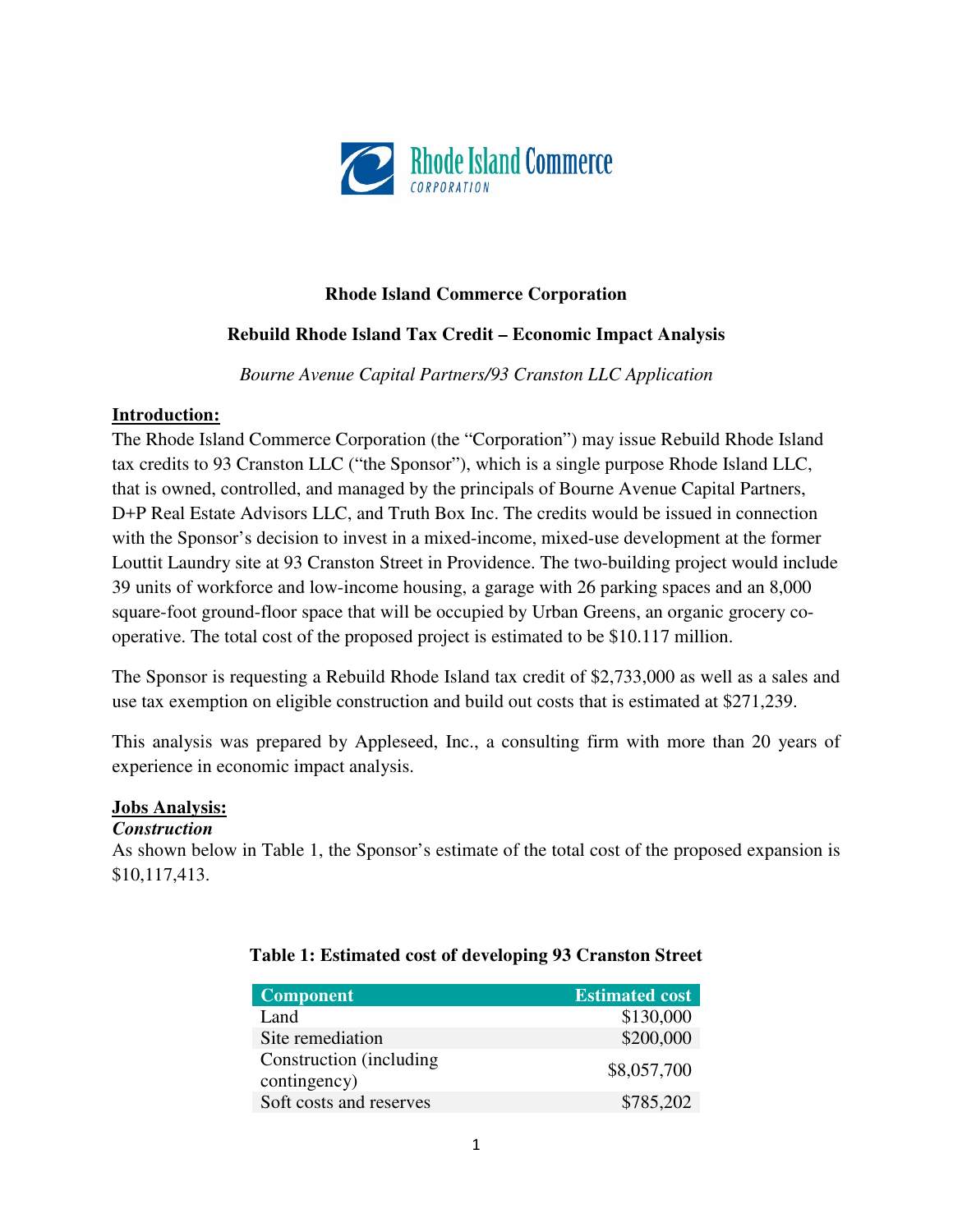| Interest costs   | \$363,956    |
|------------------|--------------|
| Financing fees   | \$37,981     |
| Developers' fees | \$542,574    |
| Total            | \$10,117,413 |
|                  |              |

For purposes of this analysis we exclude land acquisition and interest and carrying costs as expenses that do not have a direct, current impact on Rhode Island's economy. The remaining costs total is \$9,623,457.

Appleseed estimates that over the course of a two-year construction period, this expenditure will directly and indirectly generate:

 $\bullet$  81 person-years<sup>1</sup> of work in Rhode Island;

<u>.</u>

- Approximately \$4.344 million in earnings;
- \$13.551 million in State-wide economic output<sup>2</sup>;
- A projected one-time increase of approximately \$162,916 in personal income taxes paid to the State during construction; and
- A one-time increase of \$6.825 million in Rhode Island's GDP.

These impacts are summarized below in Table 2. The project's *direct impact* is the impact of the company's direct spending on design and construction. Its *indirect impact* is the effect of spending by contractors for goods and services (insurance, construction materials, etc.) purchased from other Rhode Island businesses.

|                     | <b>Employment</b> | <b>Earnings</b> | Value added | <b>Output</b> |
|---------------------|-------------------|-----------------|-------------|---------------|
| Direct Effect       | 49                | \$2,910.1       | \$4,438.8   | \$9,623.5     |
| Indirect<br>Effect  | 32                | \$1,434.4       | \$2,386.1   | \$3,927.6     |
| <b>Total Effect</b> | 81                | \$4,344.4       | \$6,824.9   | \$13,551.0    |

# **Table 2: Direct and indirect impact of construction spending (employment in personyears; income, value-added and output in thousands of 2017 dollars)**

<sup>&</sup>lt;sup>1</sup> A person-year is equivalent to the time worked by one person who is employed full-time for a year. It could for example represent the work of two people who are each employed full-time for six months; or the work of one person who is employed half-time for two years.

<sup>&</sup>lt;sup>2</sup> Output is a measure of the total sales by Rhode Island companies (including the "sale" of labor by Rhode Island households) generated by the project.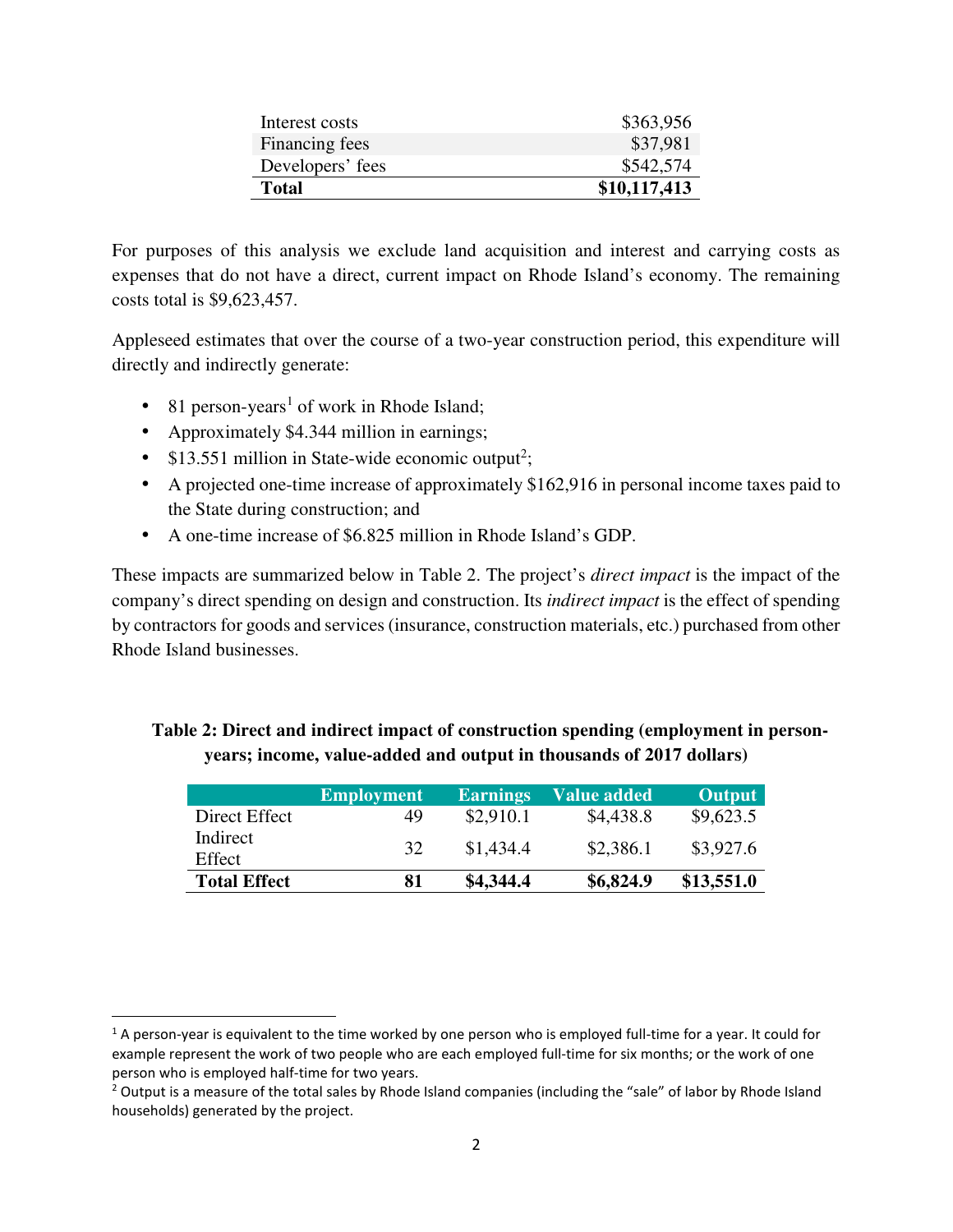Most of the activity reflected in Table 2 will occur during a two-year construction period (spring 2016 through spring 2018). The anticipated wage rates for construction jobs are shown below in Table 3. For construction managers, anticipated wage rates are the median hourly wage for these occupations in Rhode Island; for construction laborers and skilled tradespersons, anticipated wage rates are Rhode Island's prevailing wage rates for these occupations.

| <b>Occupation</b>    | <b>RI</b> median hourly wage <sup>3</sup> |
|----------------------|-------------------------------------------|
| Architect            | \$40.29                                   |
| Construction manager | \$52.12                                   |
| Carpenter            | \$19.70                                   |
| Electrician          | \$23.71                                   |
| Plumber              | \$24.03                                   |
| Painter              | \$16.07                                   |
| Laborer              | \$16.77                                   |

## **Table 3: Anticipated wages during construction**

Fringe benefits associated with these jobs are expected to be in accordance with industry norms, with the cost of such benefits generally ranging between 22 and 28 percent of wages. Workers who fill these jobs are expected to be drawn primarily from the Providence-Warwick RI-MA New England City and Town Area (NECTA).

## **Annual operations:**

-

The Sponsor estimates that when the project is completed and occupied, Urban Greens will employ 18 people in its first year of operation, rising to 26 in year 7 (the last year of an initial seven-year lease) and 32 in year 10. Detail on the types of positions offered, wages or benefits is not available. However, using IMPLAN (an economic modeling tool commonly used in economic impact analyses), we can estimate the impact of the grocery co-op. Appleseed estimates that as of year 7, Urban Greens will directly and indirectly account for:

- 29 full-time equivalent jobs in Rhode Island;
- Approximately \$981,800 in annual earnings (in 2018 dollars);
- \$2.240 million in annual State-wide economic output;
- A projected increase of approximately \$36,818 in personal income taxes paid to the State in year 7 of the store's operation; and
- An increase of \$1.487 million in Rhode Island's annual GDP.

<sup>&</sup>lt;sup>3</sup> Rhode Island Department of Labor & Training, Occupational Employment Statistics, 2014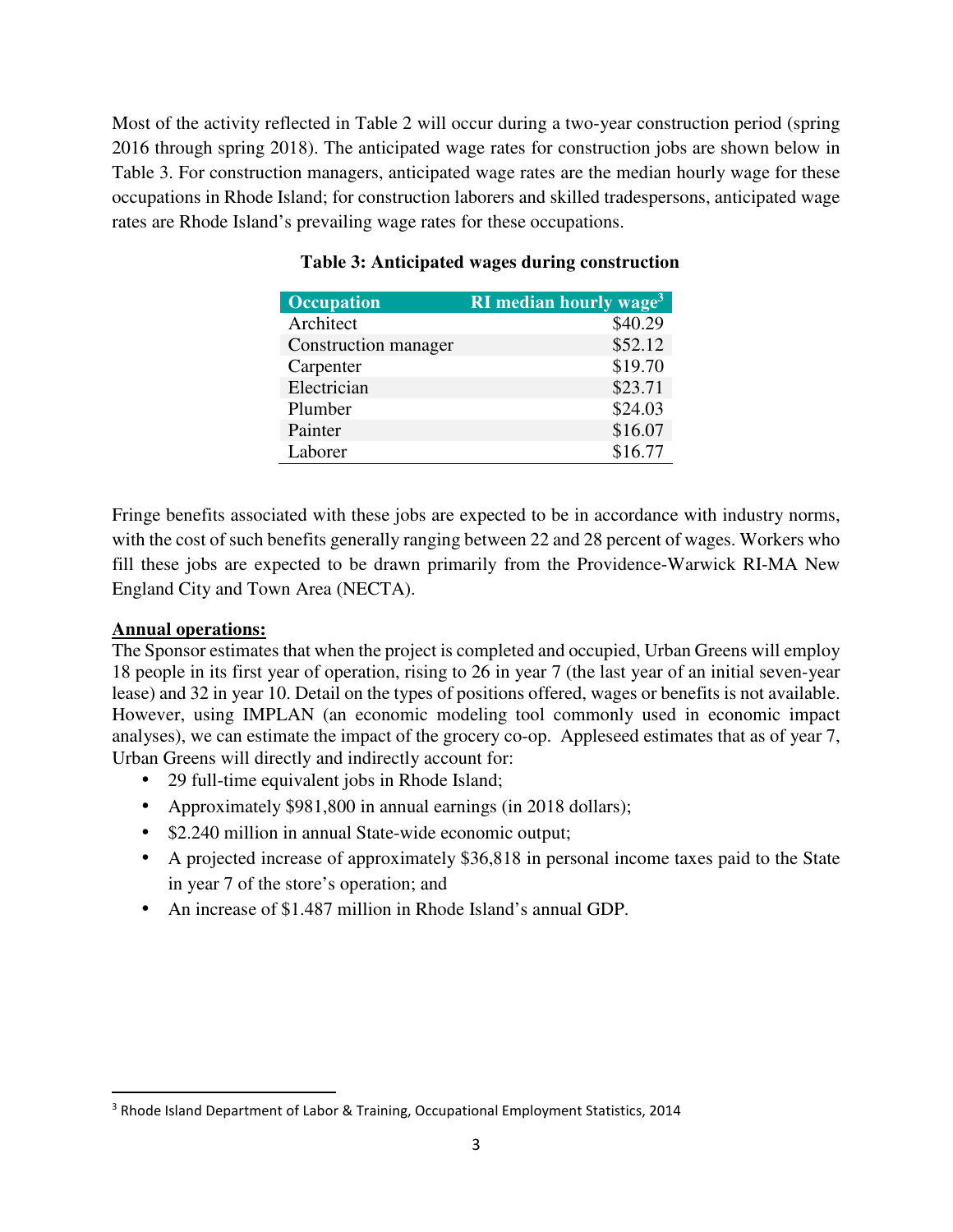# **Table 4: Direct and indirect impact of annual operations (employment in FTE; income, value-added and output in thousands of 2019 dollars)**

|                     | <b>Employment</b> | <b>Earnings</b> | <b>Value added</b> | <b>Output</b> |
|---------------------|-------------------|-----------------|--------------------|---------------|
| Direct Effect       | 26                | \$802.4         | \$1,137.4          | \$1,668.9     |
| Indirect<br>Effect  |                   | \$179.4         | \$349.3            | \$570.9       |
| <b>Total Effect</b> | 29                | \$981.8         | \$1,486.7          | \$2,239.8     |

Workers who fill these jobs are likely to be drawn primarily from the West Side of Providence and other nearby neighborhoods.

In addition to jobs at Urban Greens, Appleseed estimates (based on data on operating expenses provided by the Sponsor) that spending for ongoing management, maintenance and operation of the two-building complex will directly and indirectly support:

- 2 FTE jobs in Rhode Island, with \$92,012 in salaries and wages (in 2018 dollars);
- \$261,218 in Statewide economic output;
- A projected increase \$3,450 in State personal income tax revenues; and
- An increase of \$147,694 in Rhode Island's GDP.

## **Impact:**

The state fiscal impact of the tax credits is up to \$ 2,733,000 in forgone state revenue and/or state expenditure. Direct and indirect state fiscal and economic benefits of the project, including the estimated GDP increase of \$8.459 million and the estimated associated job creation, are detailed in the foregoing analysis. Induced impacts (the impact associated with household spending by Rhode Islanders employed on the project) are not estimated in the foregoing analysis, but they would increase the fiscal and economic benefits of project. In addition to the economic and tax revenue impacts cited above, the proposed project would benefit Rhode Island in several other ways:

- Remediate and redevelop a blighted property that has been vacant for twenty years.
- Respond to a growing demand for rental housing in the Providence area, which has seen a sharp decline in the vacancy rate for rental units since 2009.
- Provide 39 units of affordable and workforce housing, targeting segments of the local population for whom rental housing in Providence may otherwise be out of reach.
- Make high-quality fresh food more readily available in an underserved area of the City.
- Contribute to the ongoing revitalization of the City's West Side.
- Add to the City's tax base.

Beyond the fiscal impact noted above, there is no anticipated financial exposure to the state. In addition, various features of the program mitigate risk to the state. In particular, the completion risk (i.e., the risk that the project is not completed) is mitigated by the fact that the tax credits will be payable only upon completion of the development. The risk of project cost overruns is